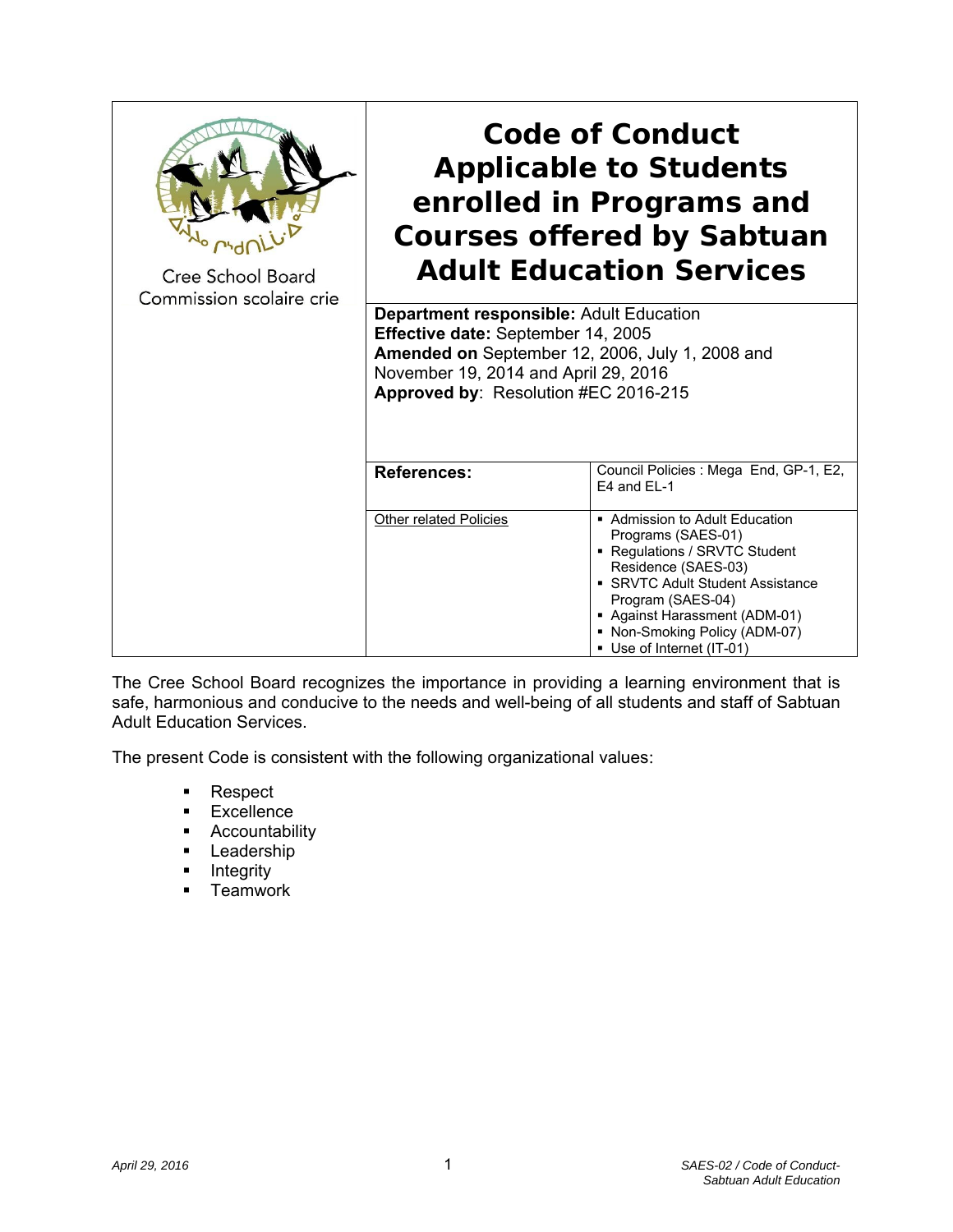## **1) General provisions**

- Purpose **1.1.** This Code of Conduct is intended to establish rules pertaining to the conduct expected from students enrolled in any Sabtuan Adult Education course or program. This Code also identifies the measures to be applied when inappropriate conduct occurs.
- Application **1.2.** This Code applies to situations whether they occur:
	- a) on School Board premises,
	- b) at school-authorized events or activities,
	- c) at any other location where a course or training is given, or
	- d) in any other circumstances where the incident has a direct impact on the Cree School Board staff, students, stakeholders, etc.

- Definitions **1.3.** For the purposes of this Code, the following words or expressions mean:
	- a) **Centre Director:** the Centre Director of the Sabtuan Regional Vocational Training Centre or the person responsible for any other centres;
	- b) **bootlegging**: to produce, distribute, or sell alcohol without permission or illegally;
	- c) **bullying**: ; any direct or indirect behaviour, comment, act or gesture, including through the use of social media, intended to injure, hurt, oppress, intimidate or ostracize, and includes cyberbullying<sup>1</sup>;
	- d) **drugs**: an illicit or a controlled substance, as set out in the Controlled Drugs and Substances Act and any other substance used as an intoxicant;
	- e) **education consultant:** the Education consultant assigned to the community where the course or program is given and where the student is enrolled;
	- f) **expulsion:** the exclusion of a student from a class or a program for an indefinite period;
	- g) **harassment**: engaging in a course of improper comment or conduct that is known or ought reasonably to be known to be unwelcome as defined in the Policy Against Harassment (ADM-01);
	- h) **physical assault**: the intentional application of force, directly or indirectly, in any degree at all, to a person without that person's consent;
	- i) **sexual assault**: non-consensual touching of a sexual nature that violates the sexual integrity of a person;
	- j) **suspension:** the exclusion of a student from a class or a program for a determined period of time;
	- k) **vandalism**: deliberate damage of property.

Cyberbullying is the intentional harming or harassment of a person or group through the internet and other electronic means.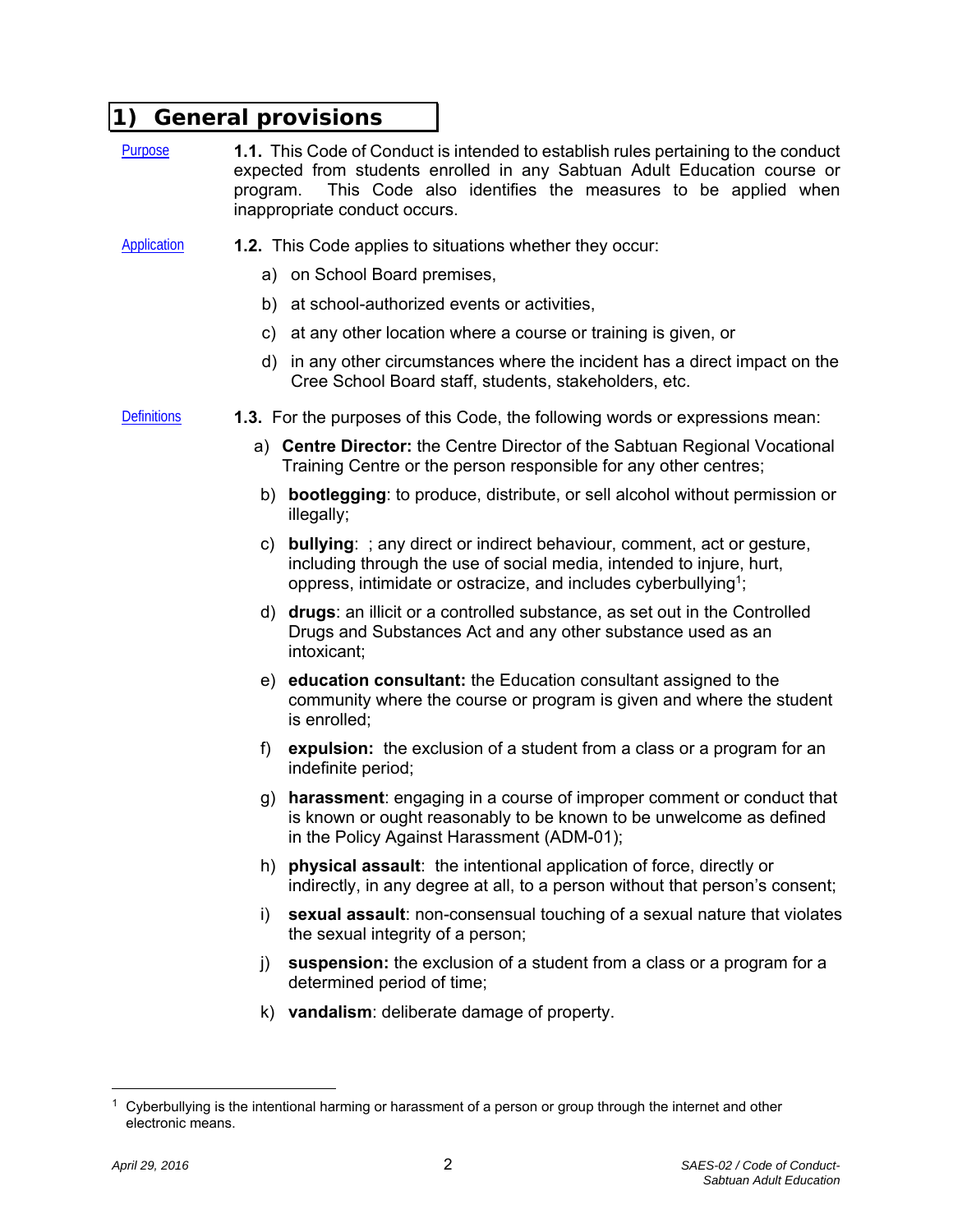#### **2) Expectations**

**General** understanding

- **2.1.** To succeed in his studies the student must::
	- a) demonstrate respect and consideration for other persons and property;
	- b) be on time and attend all classes as per established schedule and timetable;
	- c) complete all class tasks on time and be present for all scheduled evaluations in class or outside if necessary;
	- d) attend special activities related to his course or program;
	- e) advise his teacher or the Education Consultant in advance or as soon as possible in case of absence from class;
	- f) respect the work of others; no form of plagiarism will be tolerated;
	- g) abide by all safety rules and wear required safety equipment in all shops and work sites;
	- h) respect all Cree School Board policies and rules and inform his dependents of them.

# **3) Rules**

Suitable learning environment **3.1**. To ensure a suitable learning environment:

- a) access to shops or classrooms before or after regular school hours is permitted only when accompanied by the teacher;
- b) access to the store keeper's area is not permitted;
- c) food or drink is not allowed in classrooms, the library, the computer room and workshops;
- d) use of cellular phones or other similar personal electronic devices is not allowed in classrooms, the library, in computer labs or in workshops unless if required for pedagogical purposes;
- e) during scheduled classes, student's dependants and guests may not access classrooms, the library, the computer labs or workshops unless authorized and supervised;
- f) the student is responsible for the behaviour and actions of his dependants and guests on the premises of the Cree School Board;
- g) students must respect the Cree School Board policies or any other laws when participating in a class activity whether on or off Cree School Board premises.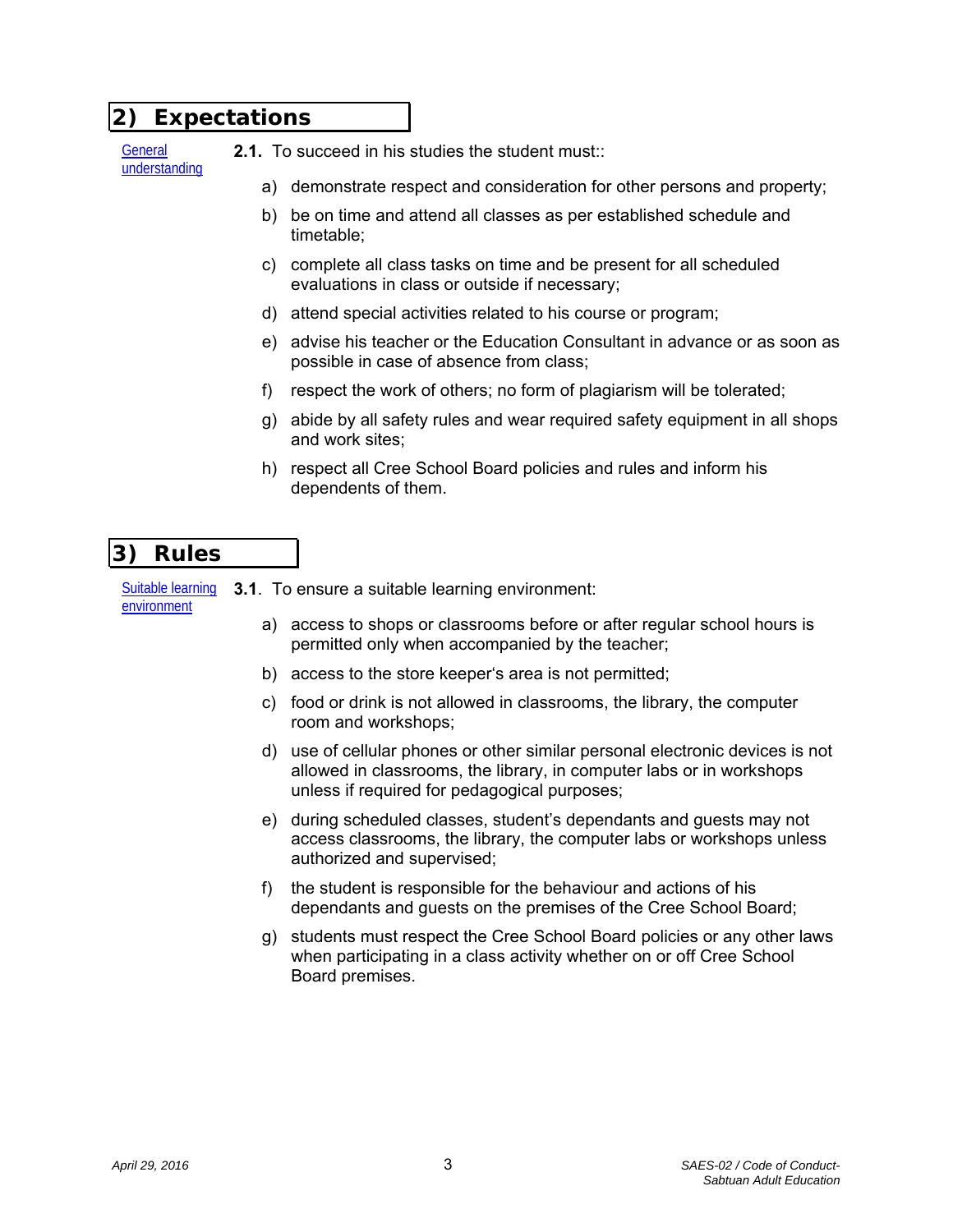### **4) Behaviours subject to corrective measures**

Immediate Expulsion

**4.1.** The following behaviours will result in an immediate expulsion of the student from the program of studies:

- a) drug trafficking;
- b) bootlegging;
- c) sexual assault;
- d) possession or use of a weapon (any object used, designed to be used, or intended for use in causing injury to any person or to threaten or intimidate any person).

**4.2.** The following behaviours are subject to progressive disciplinary measures (verbal warning, written warning, suspension and expulsion):

- a) bullying;
- b) physical assault;
- c) theft;
- d) vandalism;
- e) possession of or consumption of drugs;
- f) possession of or consumption of alcohol;
- g) be under the influence of alcohol or drugs;
- h) any behaviour that may be detrimental to the well being of others;
- i) any violation of laws and regulations (Criminal Code, Cree School Board policies, etc.).

Exception / gradation of **sanctions** However, a suspension or expulsion may be applied immediately depending on the circumstances or seriousness of the incident.

- Absence **4.3.** In case of absence, only the following are considered legitimate or valid reasons to be absent from class and must be declared as such in writing to the teacher or to the education consultant:
	- a) medical condition for himself or his child preventing him from attending class (doctor's certificate may be required but is mandatory after missing 3 school days). Repeated medical absences may warrant a medical expertise to ensure that the medical condition of the student will not interfere with his studies;
	- b) unforeseen disasters (for example: fire, flood, snowstorms, etc.);
	- c) court appearances as a witness or otherwise for civil litigations;
	- d) job interviews;
	- e) death of an immediate family member (spouse, child, father, father-inlaw, mother, mother-in-law, grandparent, brother and sister).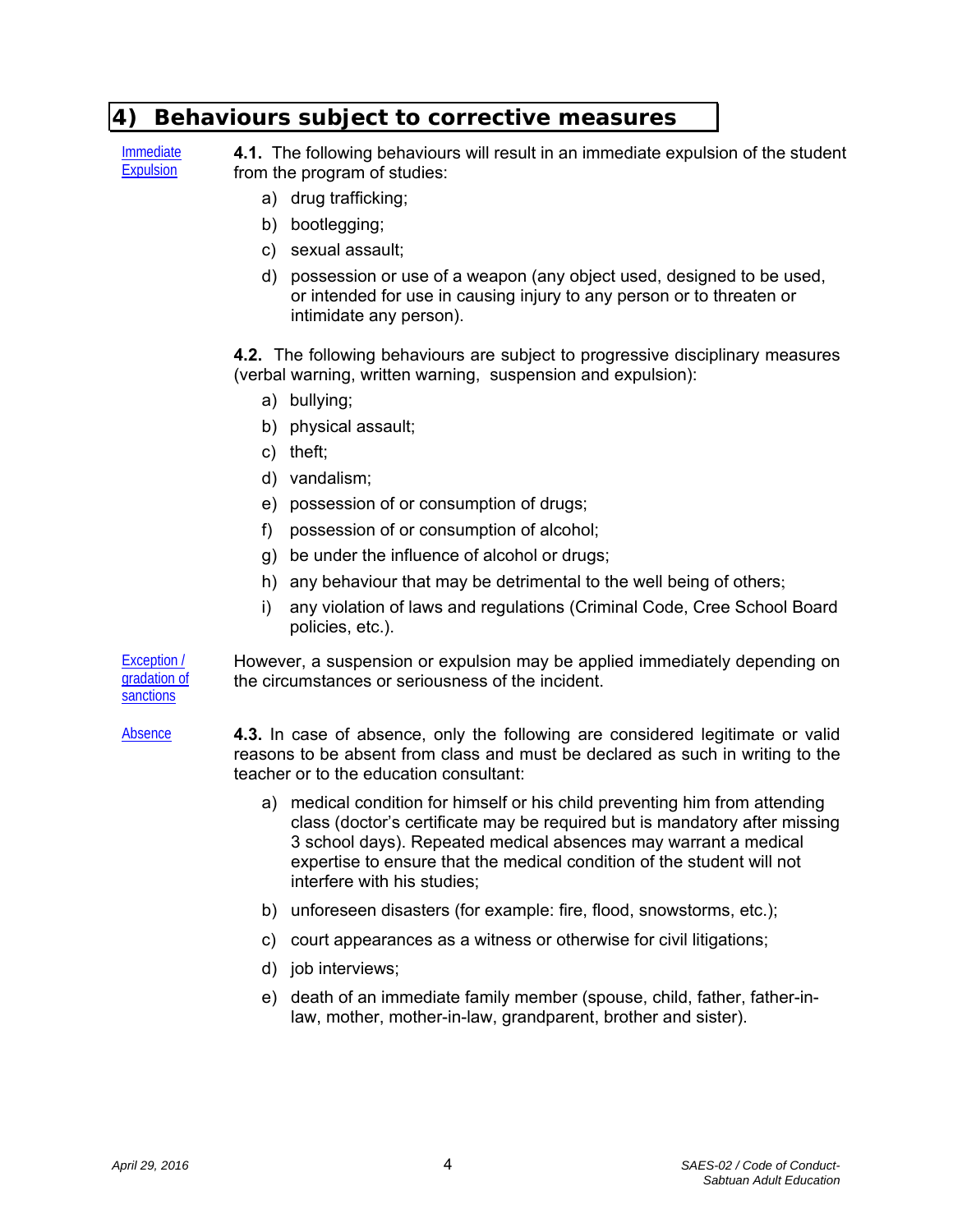| <b>Suspension &amp;</b><br>expulsion     | 4.4. Suspension of a maximum of 5 school days <sup>2</sup> may be applied by the Centre<br>Director or the Coordinator of General Education or Coordinator of Vocational<br>Training after consultation with the Director of Adult Education. The Director of<br>Adult Education may suspend a student for a longer period. |
|------------------------------------------|-----------------------------------------------------------------------------------------------------------------------------------------------------------------------------------------------------------------------------------------------------------------------------------------------------------------------------|
|                                          | Only the Director of Adult Education may expel a student.                                                                                                                                                                                                                                                                   |
|                                          | When the security, safety and well being of the other students or staff might be<br>compromised by a student's behaviour identified in this Code, the Education<br>Consultants and teachers may require the student to leave the class immediately<br>for the remainder of the day.                                         |
| <b>Notification</b>                      | 4.5. Any measures, interventions or sanctions taken must be documented and<br>included in the student's file.                                                                                                                                                                                                               |
|                                          | When the sanction is a suspension or an expulsion, copy of the letter is sent to<br>the Coordinator of Administrative Services who will in case of expulsion send<br>proper notifications to the concerned education consultant of the community of<br>origin or of the domicile of a student.                              |
| Readmitance                              | 4.6. Any student who was expelled is subject to the conditions established in the<br>Policy on Admission to Adult Education Programs for his readmittance to any<br>course or program.                                                                                                                                      |
| Damages /<br>financial<br>responsibility | 4.7. In addition to the above, the student may be held financially responsible for<br>any damages caused to the Board's property.                                                                                                                                                                                           |

Agreement **4.8.** All students must sign the Agreement on the Code of Conduct shown in *Annex A*. This Agreement is kept in the student's file.

# **5) Final Provision**

Student staying in 5.1. When a SRVTC student is also lodged in the Student Residence, the the residence following applies:

- Any expulsion from the Program involves his immediate eviction from the Residence.
- In case of suspension from the Program, the Centre Director in collaboration with the Residence Manager may impose measures such as chores and other tasks to the student.

Any measures or sanctions taken according to this Code or according to the students residence regulations are considered jointly in dealing with the student situation.

 $2$  Either for the application of the gradation of sanction or pending a decision on the recommendation of expulsion to the Director of Adult Education.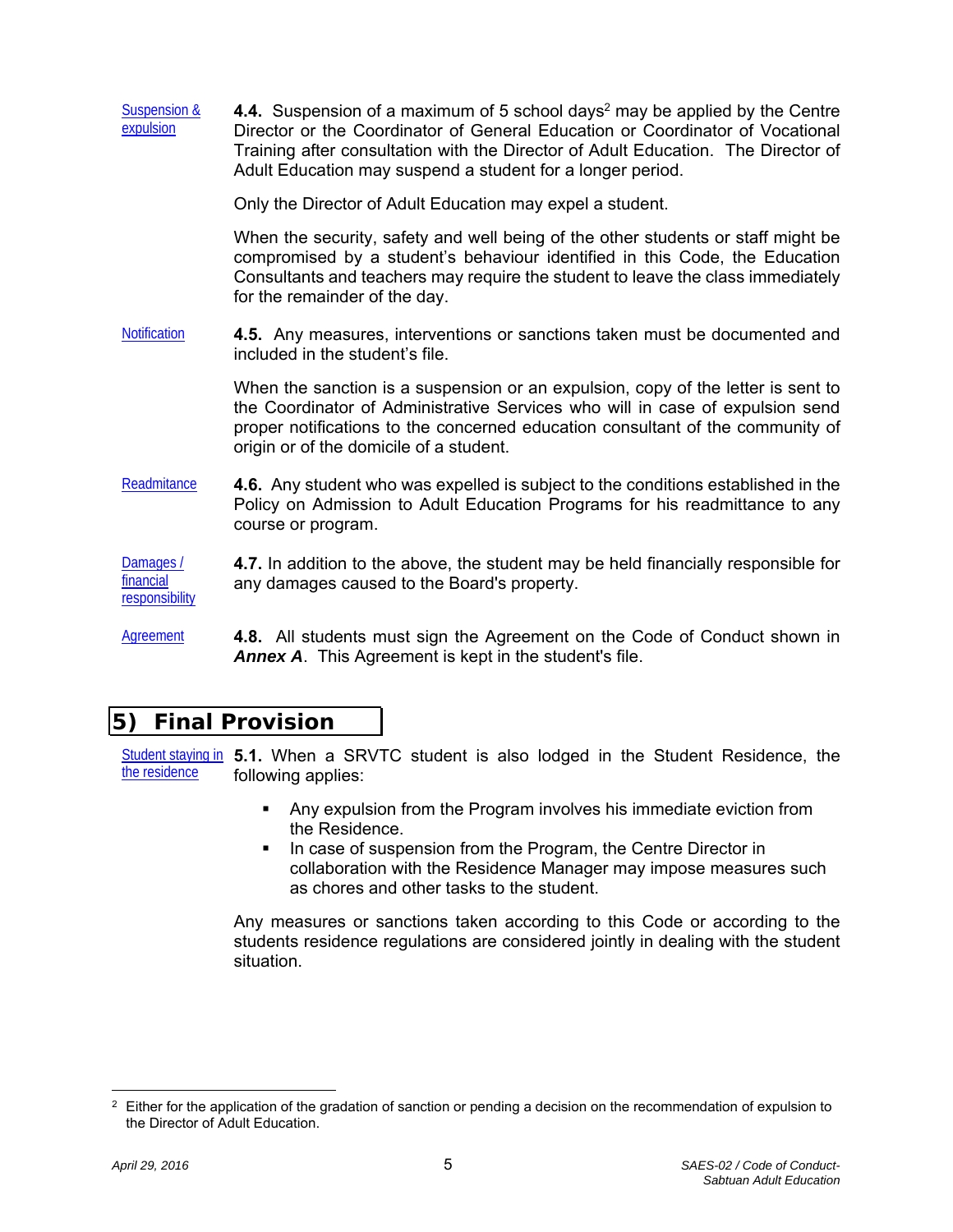# **6) Application of this Policy**

**Previous provisions 6.1.** This Policy replaces all other Policies of the Board pertaining to this subject, while respecting the Council of Commissioners Policies/Ends where applicable.

- Official version **6.2.** The official version of this Policy is kept by the Secretary-General of the Board.
- Responsibility **6.3.** Any person referred to in this Policy must abide by all its provisions and all managers of the School Board are responsible to ensure that all its provisions are applied and respected.

The Director of Sabtuan Adult Education Services is the person responsible for providing support in the interpretation of this Policy and to ensure its revision when necessary.